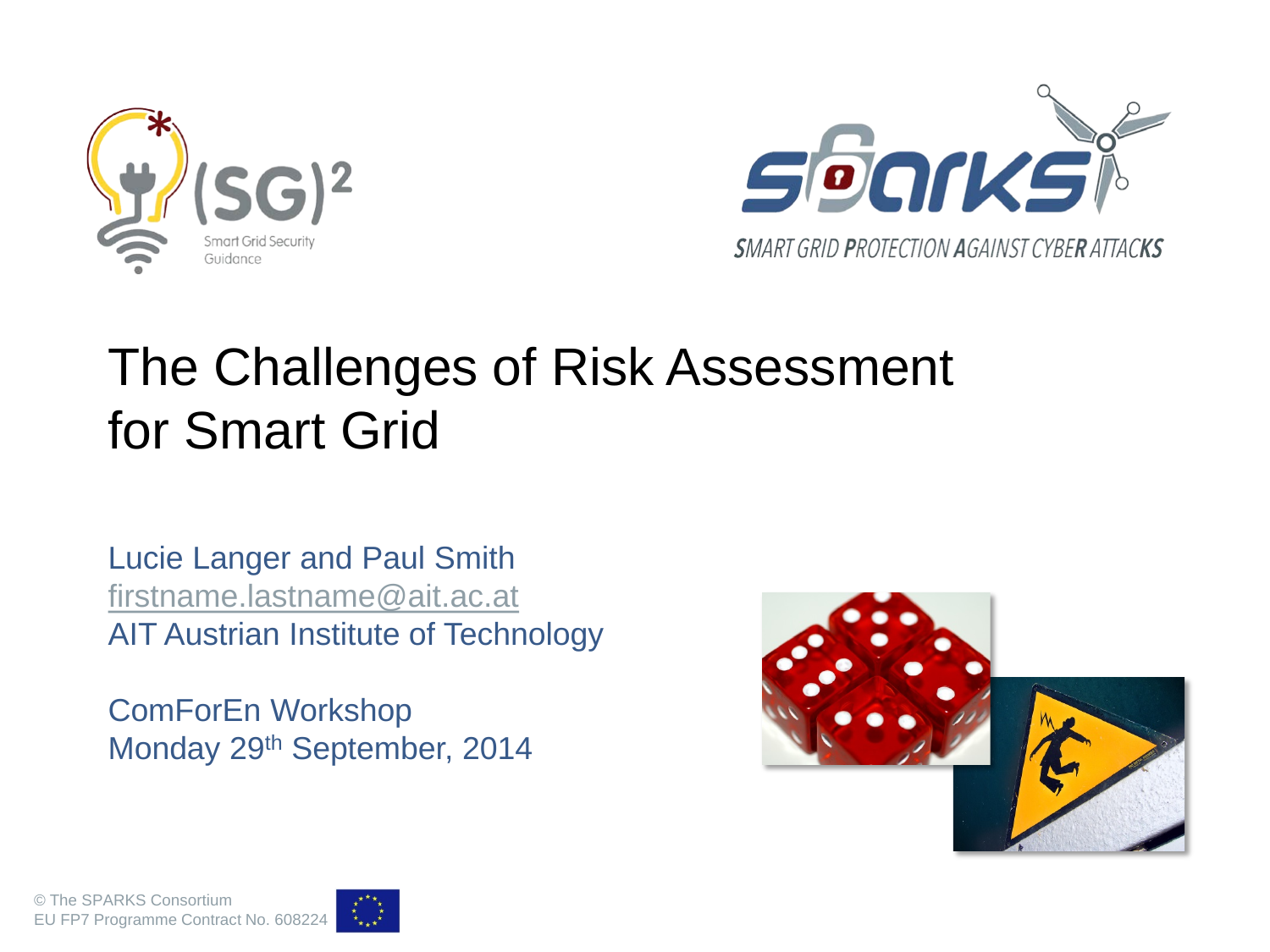



 Risk assessment is concerned with understanding the probability of a cyber-attack and its impact



 The basis for prioritising how to mitigate threats and apply resources for cybersecurity

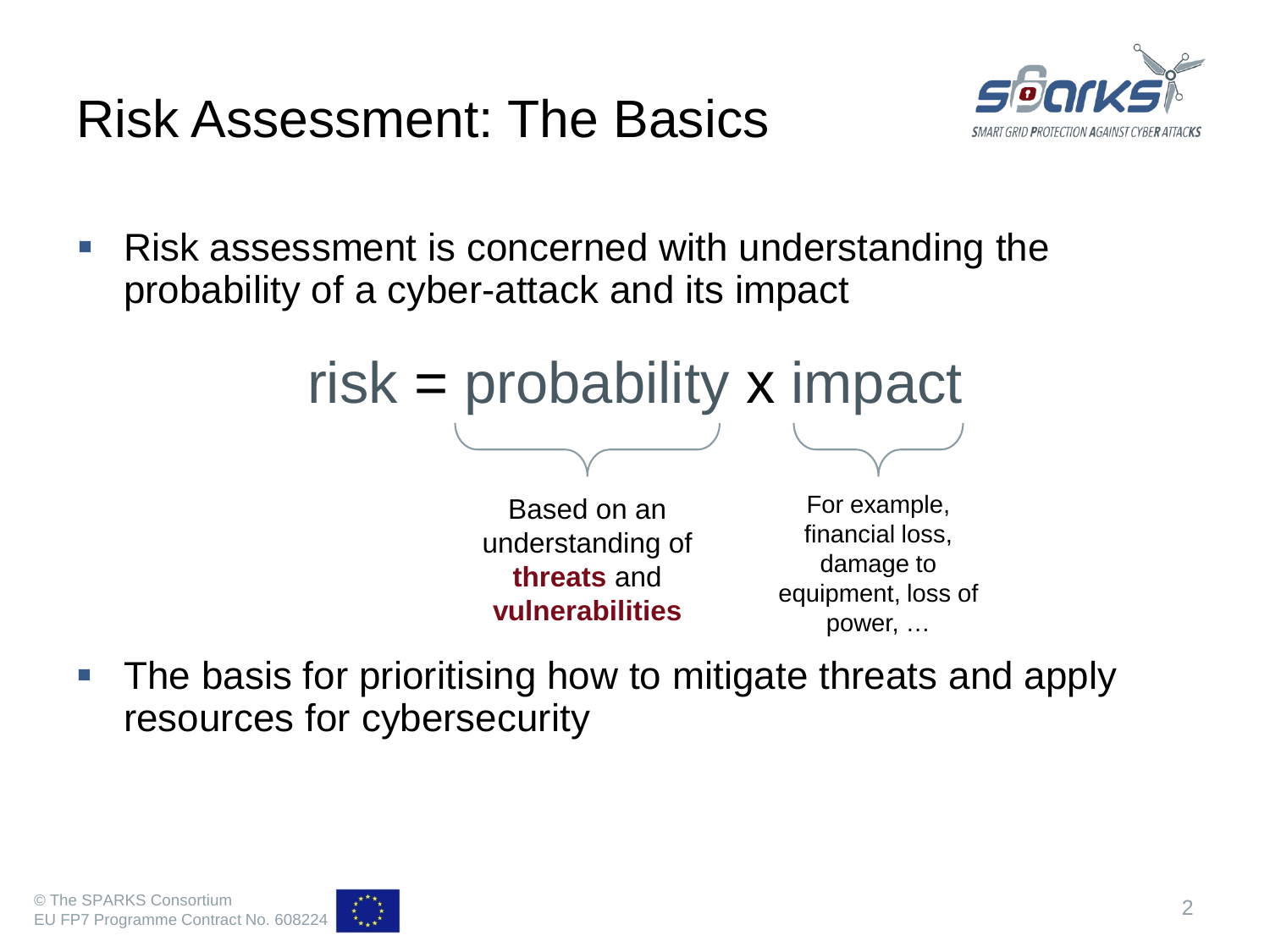# Breakout Session





- Split into groups of three people and appoint a spokesperson
- For ten minutes discuss the challenges of risk assessment for smart grid in your group
	- Write these down on post-it notes and stick on the wall
- Spokesperson presents to the workshop and discuss

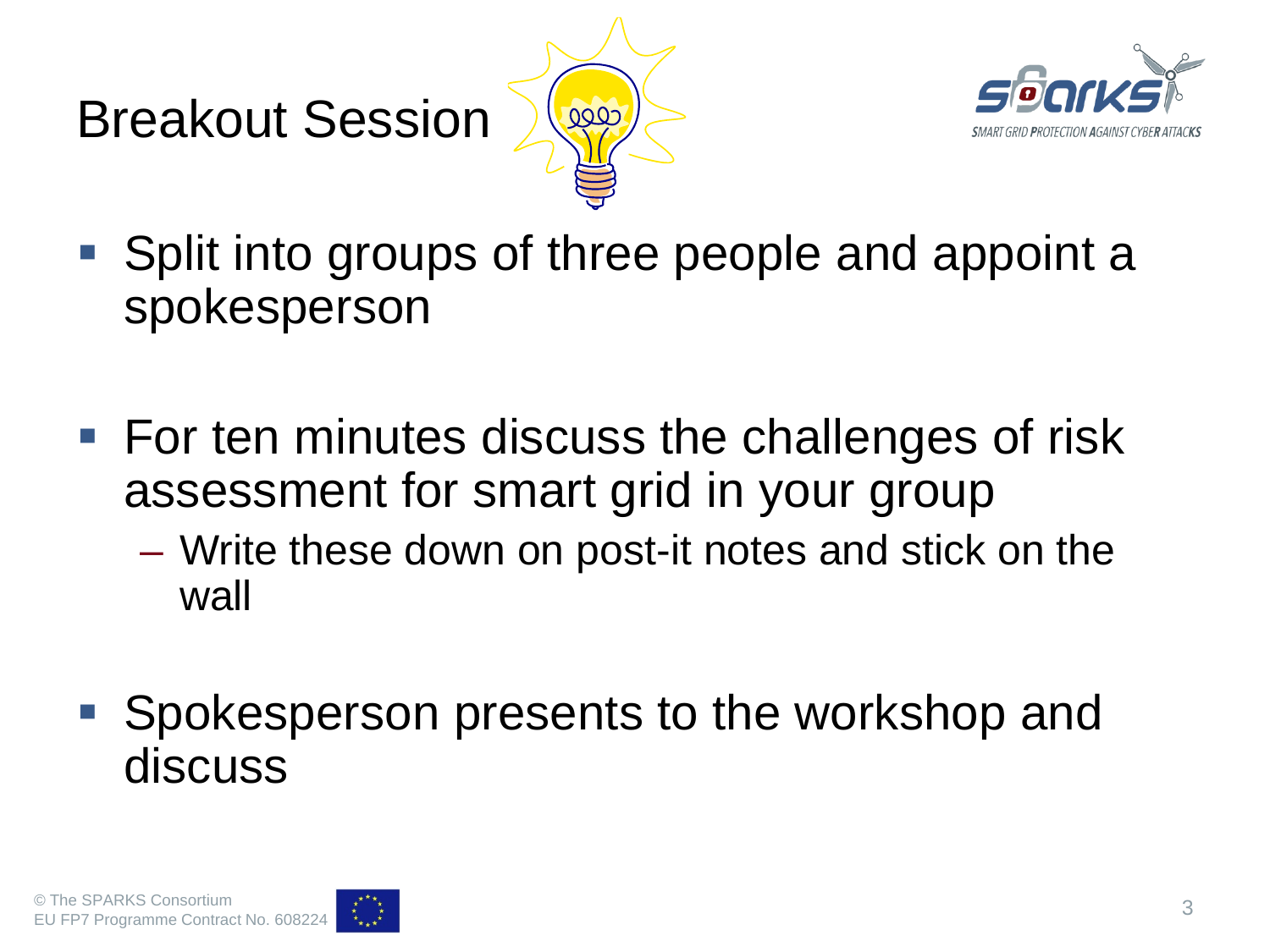#### The Challenges We See …



- We have identified five key challenges with carrying out a risk assessment for smart grid:
	- 1. Managing safety and security risks
	- 2. Analysing cyber-physical risks
	- 3. Understanding risks to legacy systems
	- 4. Complex organizational dependencies
	- 5. Understanding cascading effects
- **These are not unique to smart grid, but all exist, making** risk assessment particularly challenging

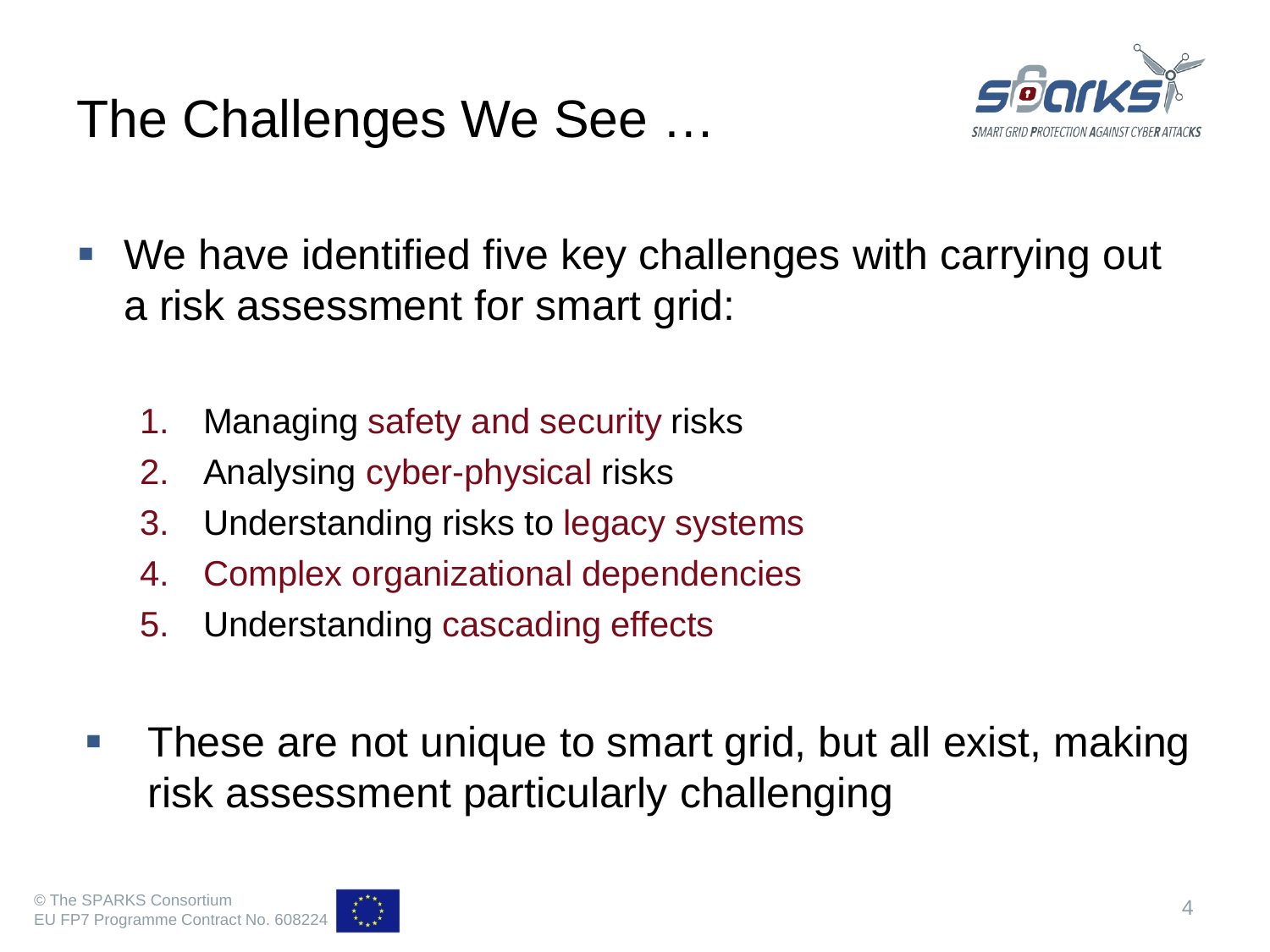# Managing Safety and Security Risks



- **Safety analysis methods are widely used in the energy domain** 
	- Examples include HAZOP, fault-tree analysis, event-tree analysis, FMEA, STAMP/STPA, …
- There are parallels in the security domain, e.g., attack trees
- Benefits can be had by performing security and safety co-analysis
	- Reuse of results across analyses
	- Ability to consistently prioritise different types of threats, i.e., attacks versus faults



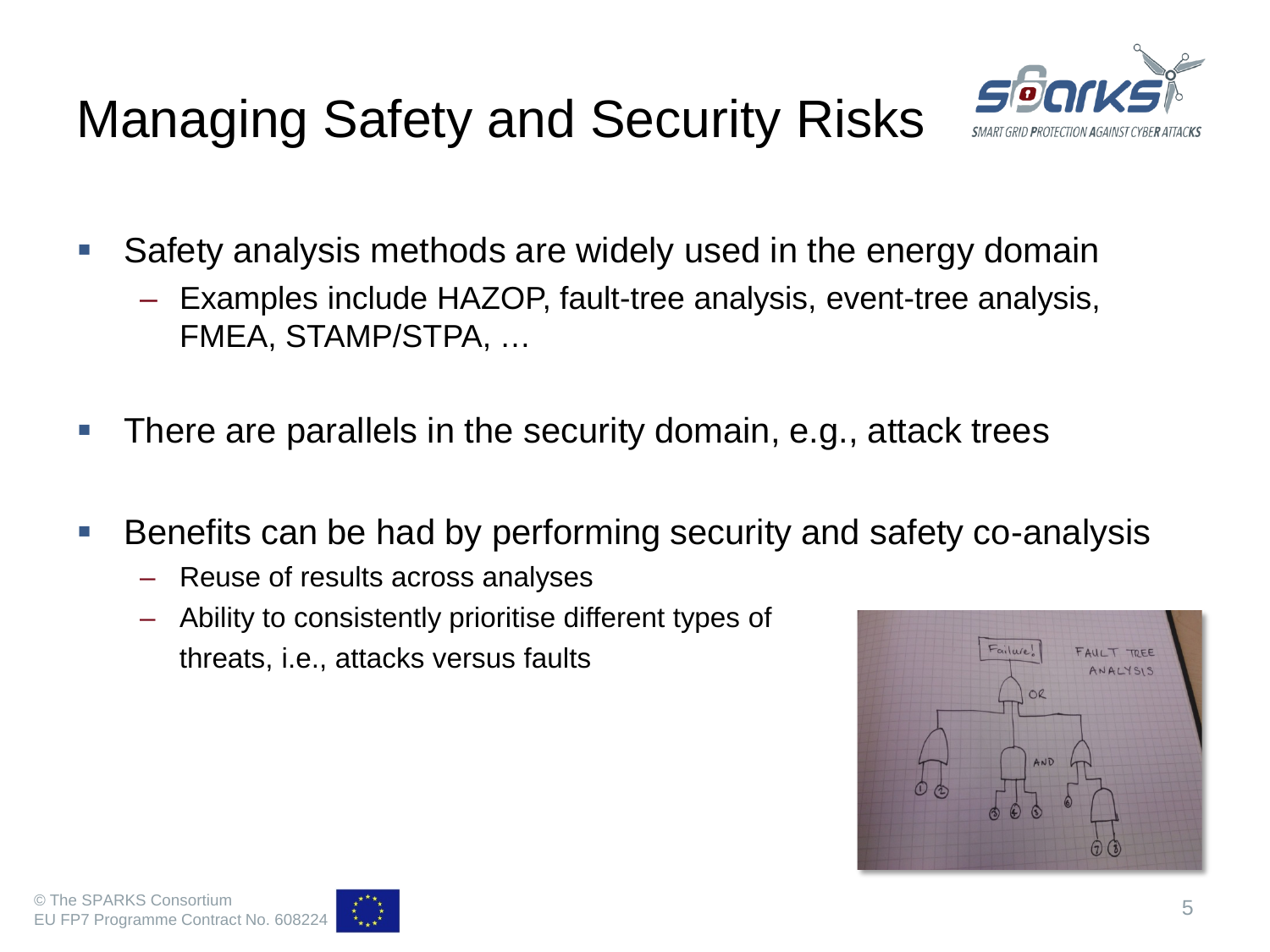### Analysing Cyber-physical Risks



- The smart grid is a cyber-physical system
	- **Power system** and **ICT infrastructure** is tightly coupled through SCADA and control systems
- Traditional IT security provides necessary tools
	- but not sufficient to secure cyber-physical systems
- Need for tools and strategies to understand and mitigate attacks:
	- Which threats should we care about?
	- What impact can we expect from attacks?
	- **Which resources should we protect (more)?**



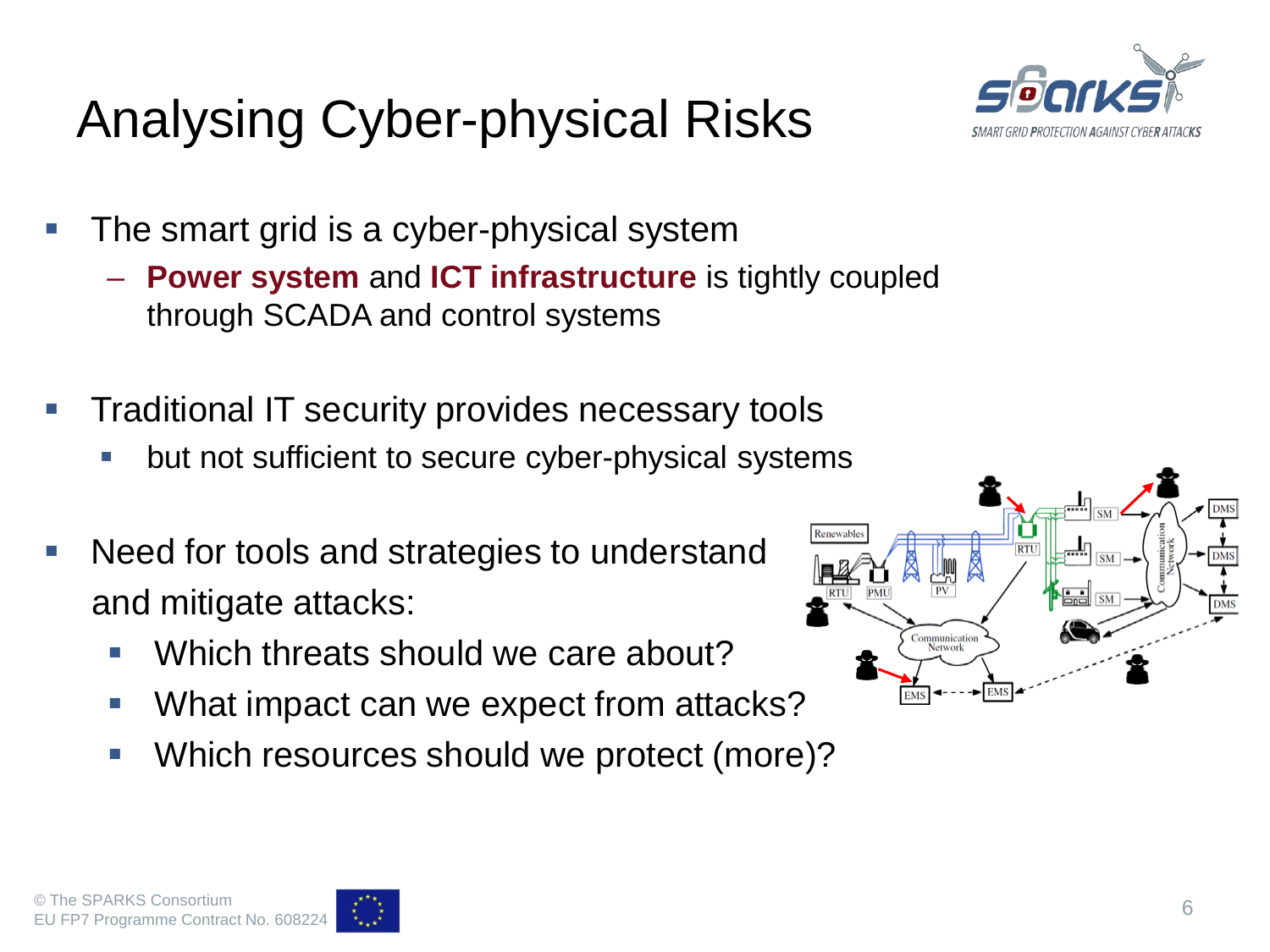# Understanding Risks to Legacy **Systems**



- The smart grid will consist of **legacy** systems and **new ICT components**  that implement advanced measurement and control functions
- It is often not clear what impact new components will have on legacy systems, and vice versa
- Legacy industrial control systems are known to be fragile to active security testing techniques
- $\triangleright$  A risk assessment method should account for these characteristics of the smart grid



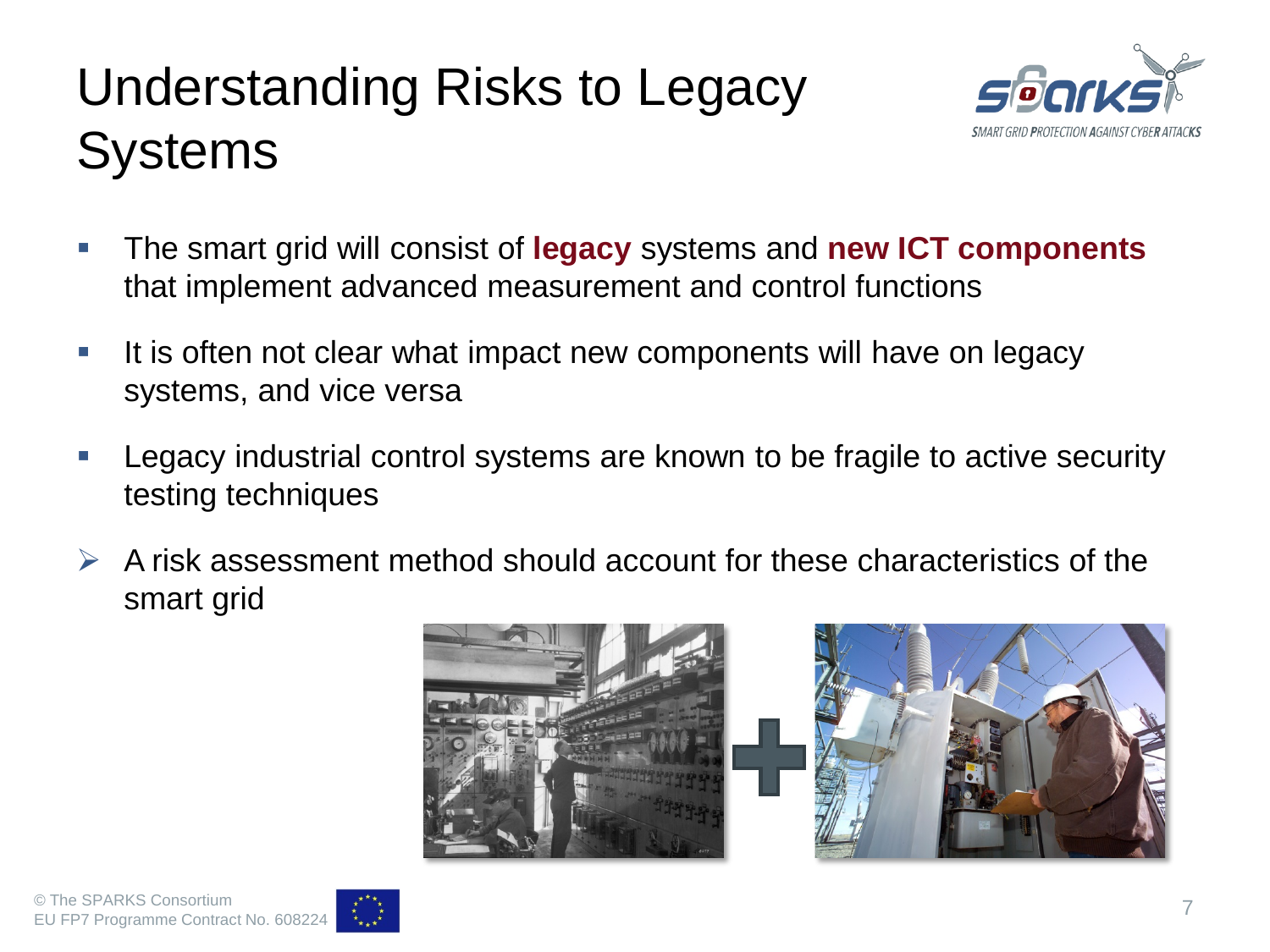## Complex Organisational Boundaries



- In a liberalised European energy market there are many actors
	- Energy producers, Transmission and Distribution System Operators (TSOs and DSOs), and Energy Suppliers
- Others from the ICT sector are emerging as being important
	- E.g., telecommunications operators and cloud providers
- Energy consumers become providers, potentially as part of virtual power providers
- A diverse and complex supply chain is emerging
- **This complex web of dependencies can** make risk assessment challenging



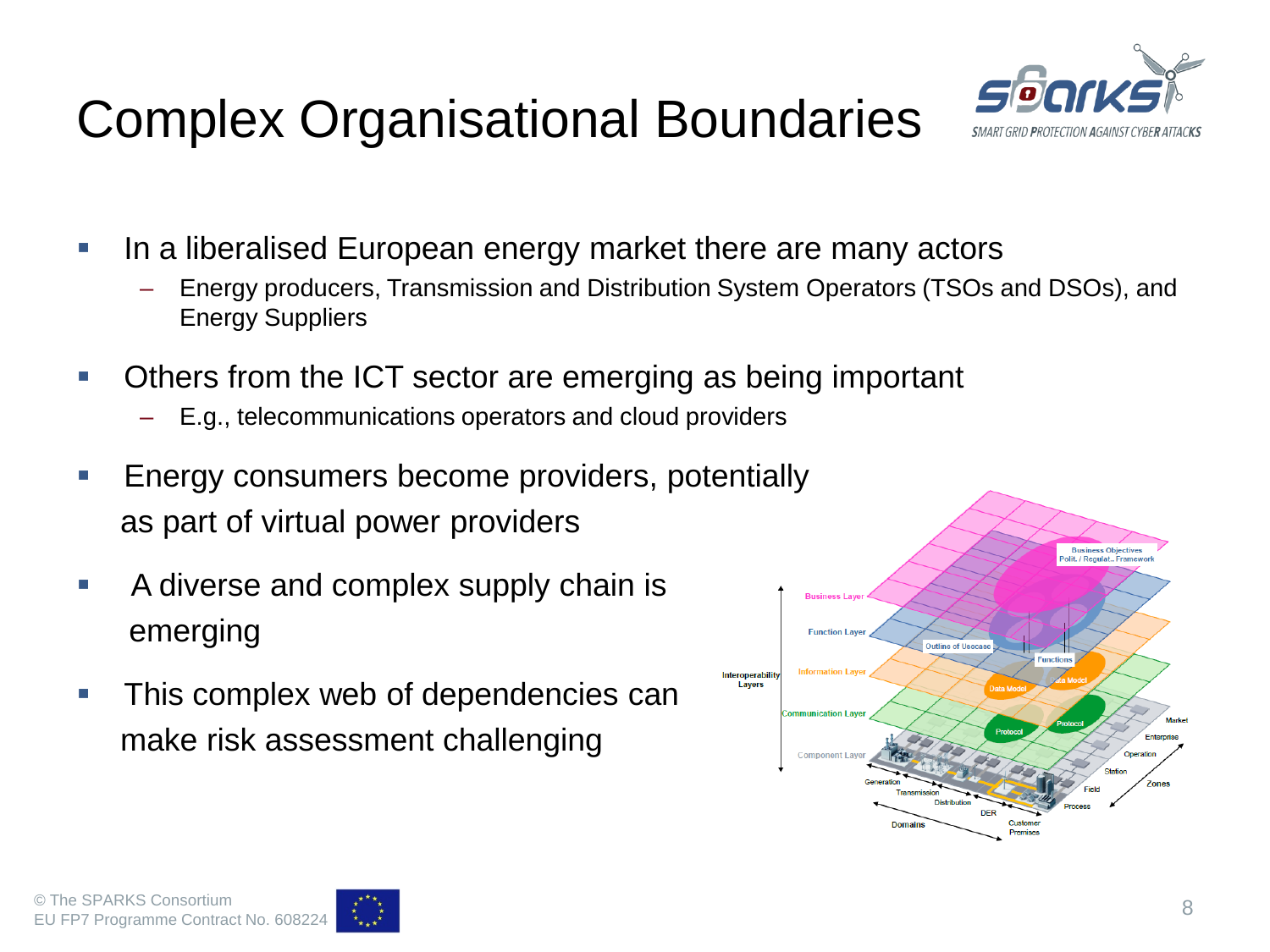### Understanding Cascading Effects



- The smart grid consists of a number of sub-systems that support an underlying grid infrastructure
- The failure of a sub-system could cascade into another
	- This problem is closely related to cyber-physical impact analysis
- A pathological case:
	- 1. A cyber-attack causes a failure in the energy grid, resulting in a blackout
	- 2. ICT systems start to run on Uninterruptable Power Supply (UPS)
	- 3. The UPS runs out before the grid has recovered
	- 4. ICT systems fail



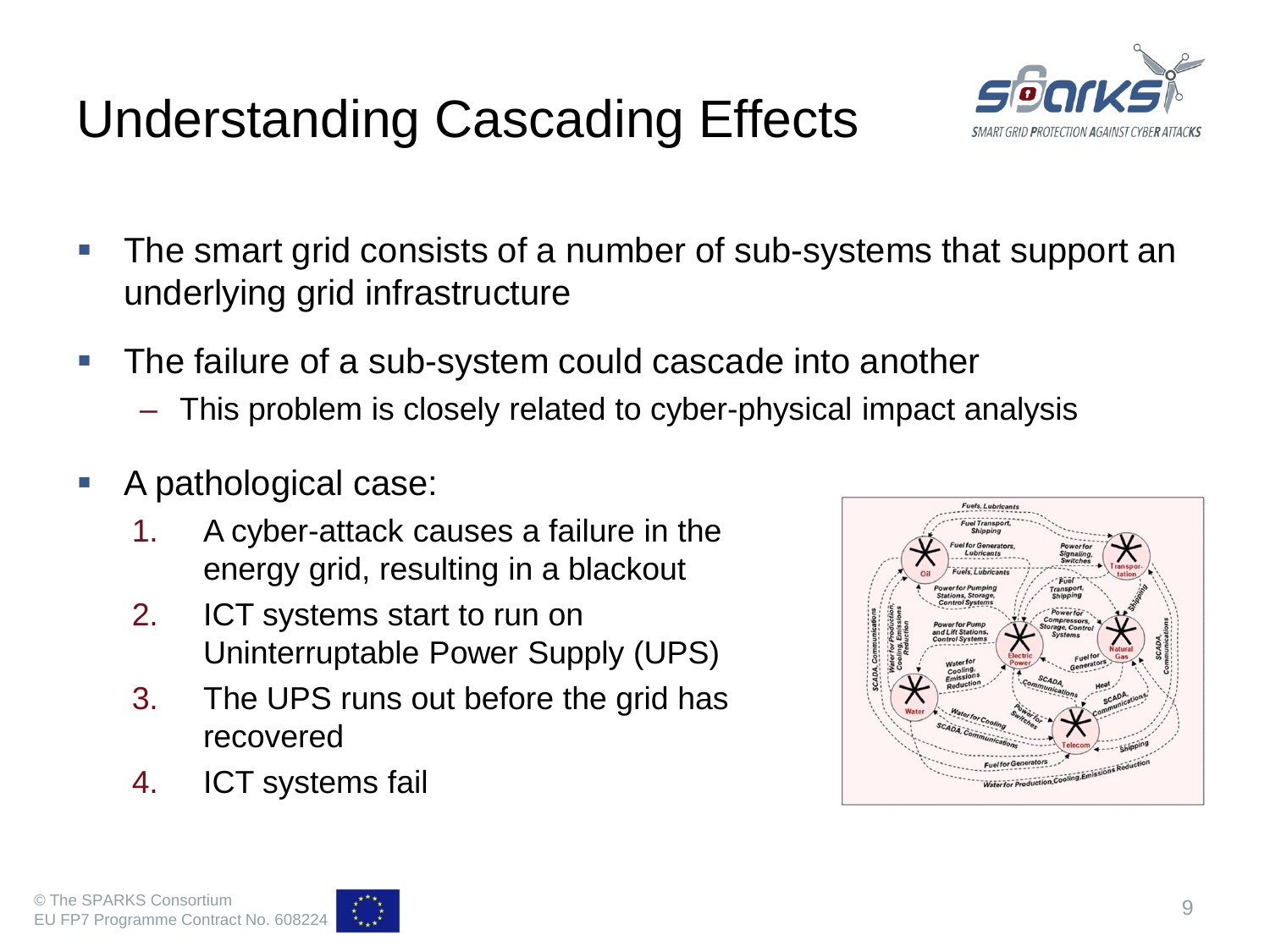

#### **Conclusion**

- SPARKS is aiming to develop a risk assessment framework that accommodates these challenges
- Suitable analysis techniques can be "plugged into" the framework to address the challenges
- Starting point is to consider the suitability of the SGIS toolbox
- We have a position paper in the main symposium tomorrow that describes these issues …

Cybersecurity Risk Assessment in **Smart Grids** 

Thomas Hecht, Lucie Langer, Paul Smith

AIT Austrian Institute of Technology Safety and Security Department firstname.lastname@ait.ac.at

(ICT) to enable the integration of renewable energy sources. Consequently, future power grids